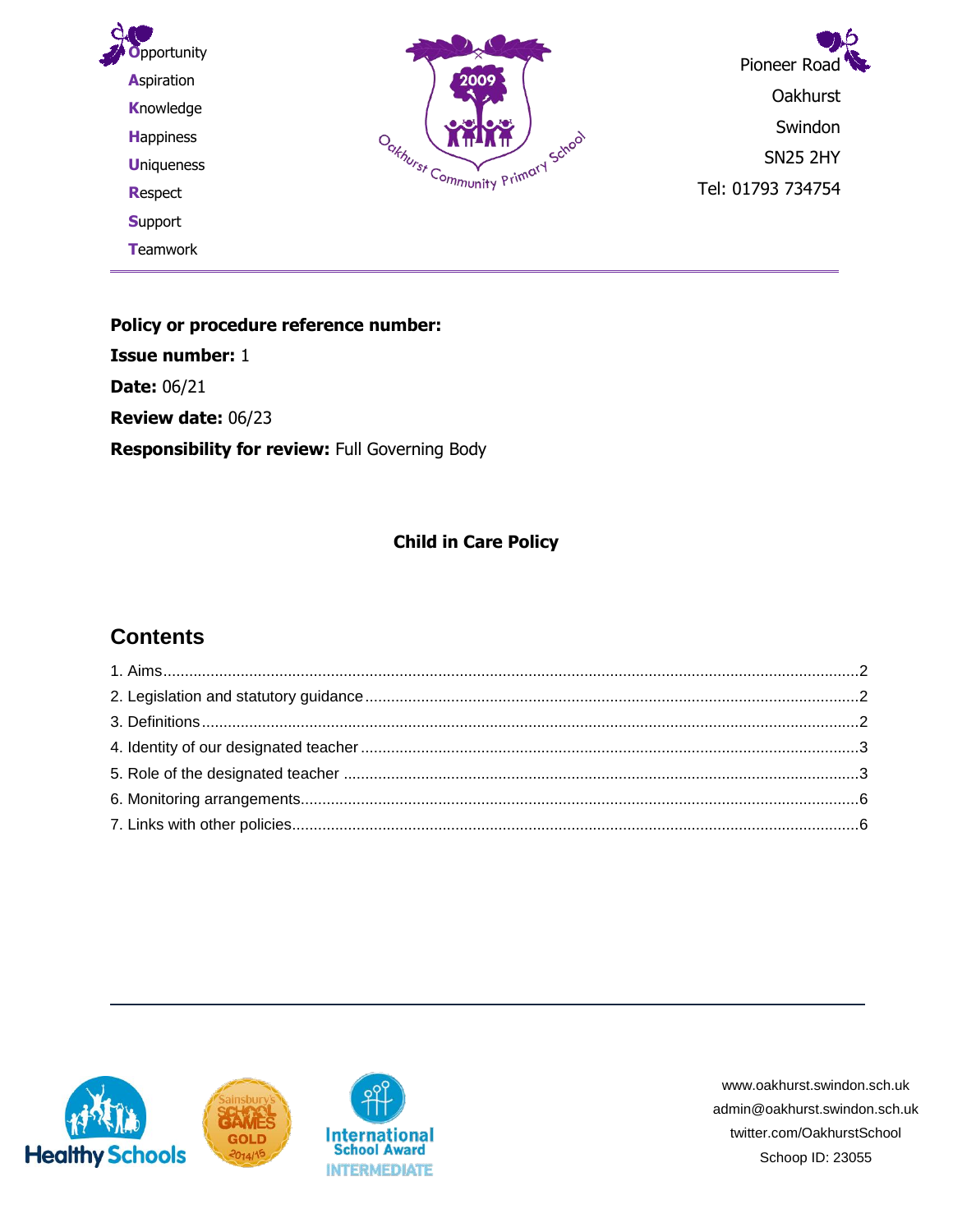### <span id="page-1-0"></span>1. Aims

The school aims to ensure that:

- A suitable member of staff is appointed as the designated teacher for children in care and previously cared for children
- The designated teacher promotes the educational achievement of children in care and previously cared for children, and supports other staff members to do this too
- Staff, parents, carers and guardians are aware of the identity of the designated teacher, how to contact them and what they are responsible for

## <span id="page-1-1"></span>2. Legislation and statutory guidance

This policy is based on the Department for Education's [statutory guidance on the designated](https://www.gov.uk/government/publications/designated-teacher-for-looked-after-children) 

[teacher for children in care](https://www.gov.uk/government/publications/designated-teacher-for-looked-after-children) and previously cared for children.

It also takes into account [section 20](http://www.legislation.gov.uk/ukpga/2008/23/section/20) and [section 20A](http://www.legislation.gov.uk/ukpga/2008/23/section/20A) of the Children and Young Persons Act 2008.

## <span id="page-1-2"></span>3. Definitions

**Children in Care (CIC)** are registered pupils that are:

- $\geq$  In the care of a local authority, or
- Provided with accommodation by a local authority in the exercise of its social services functions, for a continuous period of more than 24 hours

**Previously cared for children** are registered pupils that fall into either of these categories:

They were cared for by a local authority but ceased to be as a result of any of the following:

- $\circ$  A child arrangements order, which includes arrangements relating to who the child lives with and when they are to live with them
- o A special guardianship order
- o An adoption order

They appear to the governing board to have:

- $\circ$  Been in state care in a place outside of England and Wales because they would not have otherwise been cared for adequately, and
- o Ceased to be in that state care as a result of being adopted

**School Award** 

**Personal education plan (PEP)** is part of a child's care plan for children in care that is developed with the school. It forms a record of what needs to happen and who will make it happen to ensure the child reaches their full potential.

**Virtual school head (VSH)** is a local authority officer responsible for promoting the educational achievement of their authority's children in care, working across schools to monitor and support these pupils as if they were in a single school. The VSH is also responsible for providing information and advice to schools, parents and guardians in respect of previously cared for children.



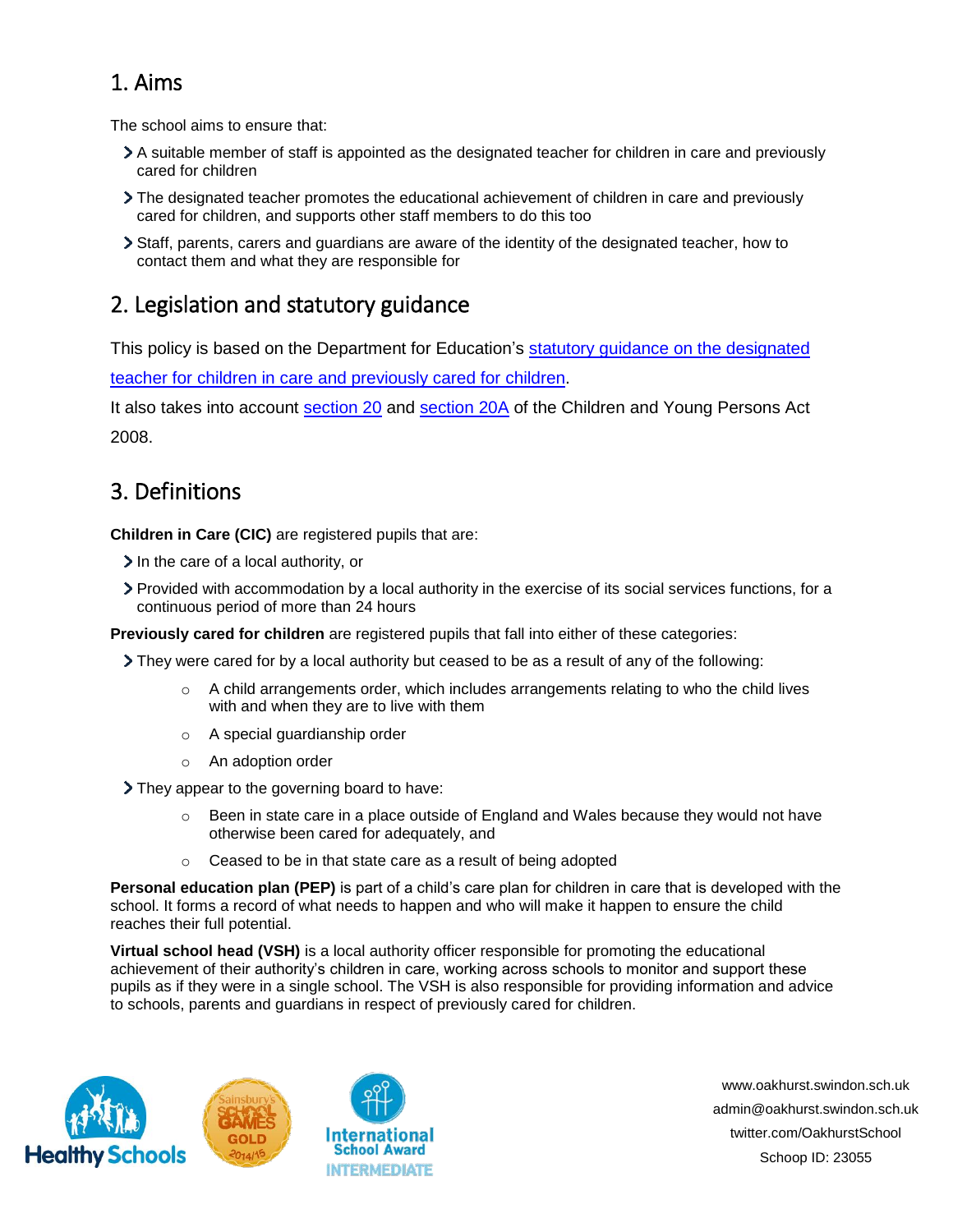# <span id="page-2-0"></span>4. Identity of our designated teacher

Our designated teacher is Laura Manchester.

You can contact them by emailing [sendco@oakhurst.swindon.sch.uk](mailto:sendco@oakhurst.swindon.sch.uk) or contacting the school office on: 01793 734754..

Our designated teacher takes lead responsibility for promoting the educational achievement of children in care and previously cared for children at our school. They are your initial point of contact for any of the matters set out in the section below.

# <span id="page-2-1"></span>5. Role of the designated teacher

### **5.1 Leadership responsibilities**

The designated teacher will:

- Act as a central point of initial contact within the school for any matters involving children in care and previously cared for children
- Promote the educational achievement of every child in care and a previously cared for child on roll by:
	- o Working with VSHs
	- $\circ$  Promoting a whole school culture where the needs of these pupils matter and are prioritised
- Take lead responsibility for ensuring school staff understand:
	- o The things which can affect how children in care and previously cared for children learn and achieve
	- $\circ$  How the whole school supports the educational achievement of these pupils
- Contribute to the development and review of whole school policies to ensure they consider the needs of children in care and previously cared for children
- Promote a culture in which children in care and previously cared for children are encouraged and supported to engage with their education and other school activities
- Act as a source of advice for teachers about working with children in care and previously cared for children
- Work directly with children in care and previously cared for children and their carers, parents and guardians to promote good home-school links, support progress and encourage high aspirations
- Have lead responsibility for the development and implementation of the PEP's for children in care
- Work closely with the school's designated safeguarding lead to ensure that any safeguarding concerns regarding children in care and previously cared for children are quickly and effectively responded to
- Involve parents and guardians of previously cared children in decisions affecting their child's education

### **5.2 Supporting a child in care**

The designated teacher will:

- Make sure PEPs for children in care meet their needs by working closely with other teachers to assess each child's specific educational needs
- Have overall responsibility for leading the process of target-setting in PEPs



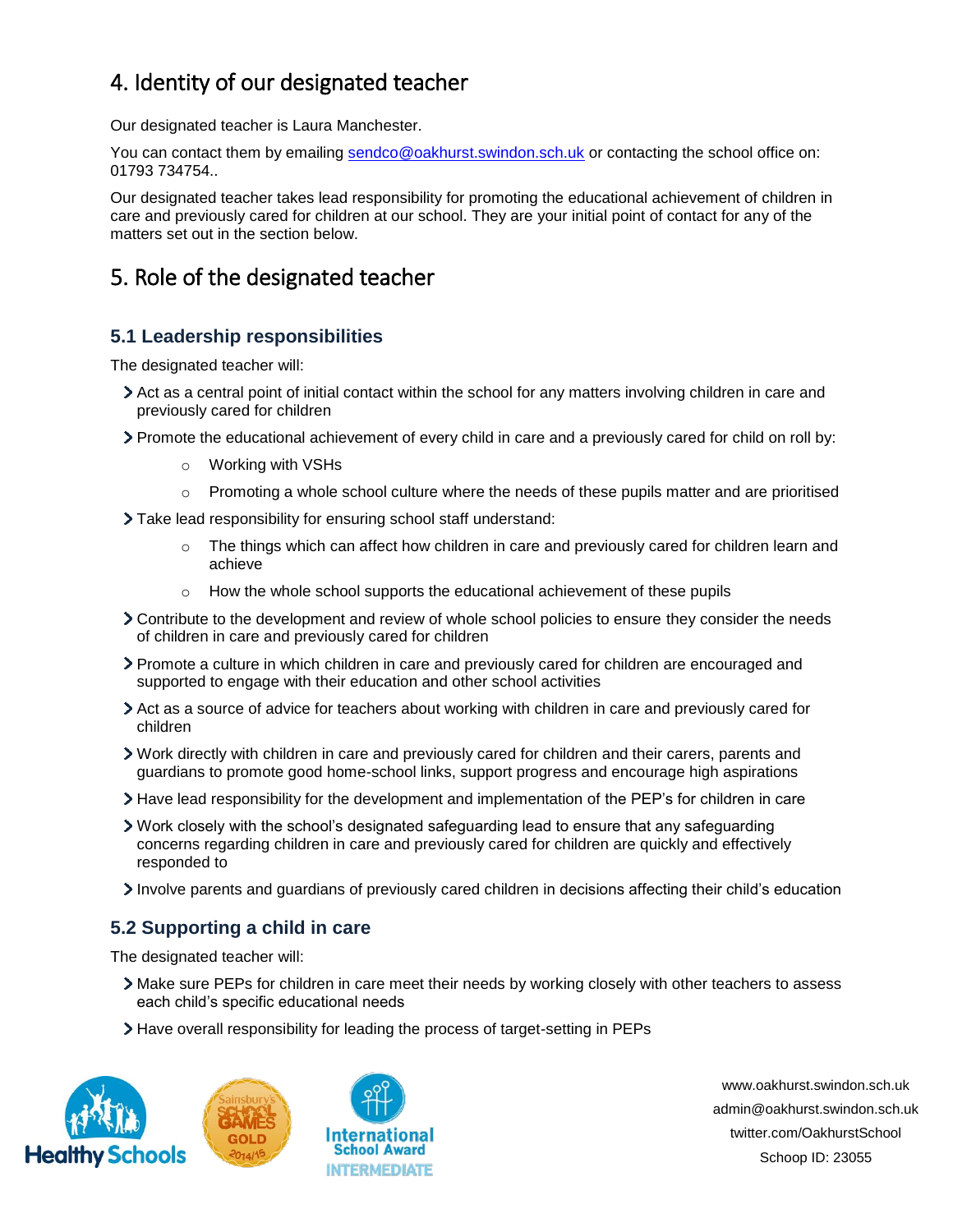- Monitor and track the attainment and progress of children in care under their PEPs
- $\geq$  If a child is not on track to meet their targets, be instrumental in agreeing the best way forward with them in order to make progress, and ensure that this is reflected in their PEP
- Ensure the identified actions of PEPs are put in place
- During the development and review of PEPs, help the school and relevant local authority decide what arrangements work best for pupils
- > Ensure that:
	- $\circ$  A PEP for a child in care is reviewed before the statutory review of their care plan this includes making sure the PEP is up to date and contains any new information since the last PEP review, including whether agreed provision is being delivered
	- $\circ$  PEPs are clear about what has or has not been taken forward, noting what resources may be required to further support the child and from where these may be sourced
	- $\circ$  The updated PEP is passed to the child's social worker and VSH ahead of the statutory review of their care plan
- Transfer a PEP belonging to a child in care to their next school or college, making sure it is up to date and that the local authority responsible for looking after them has the most recent version

#### **5.3 Supporting both children in care and previously cared for children**

The designated teacher will:

- Ensure the specific needs of a child in care and previously cared for children are understood by staff and reflected in how the school uses pupil premium funding
- Work with VSHs to agree how pupil premium funding for children in care can most effectively be used to improve their attainment
- Help raise the awareness of parents and guardians of previously cared for children about pupil premium funding and other support for these children
- Play a key part in decisions on how pupil premium funding is used to support previously cared for children
- Encourage parents' and guardians' involvement in deciding how pupil premium funding is used to support their child, and be the main contact for queries about its use
- Ensure teachers have awareness and understanding of the specific needs of children in care and previously cared for children in areas like attendance, homework, behaviour and future career planning
- Be aware of the special educational needs (SEN) of a child in care and previously cared for children, and make sure teachers also have awareness and understanding of this
- Ensure the [SEND code of practice,](https://www.gov.uk/government/publications/send-code-of-practice-0-to-25) as it relates to children in care, is followed
- Make sure PEPs work in harmony with any education, health and care (EHC) plans that a child in care may have
- Ensure that, with the help of VSHs, they have the skills to identify signs of potential SEN issues in children in care and previously cared for children, and know how to access further assessment and support where necessary
- Ensure that they and other staff can identify signs of potential mental health issues in children in care and previously cared for children and understand where the school can draw on specialist services
- Put in place robust arrangements to have strengths and difficulties questionnaires (SDQs) completed for children in care, and use the results of these SDQs to inform PEPs



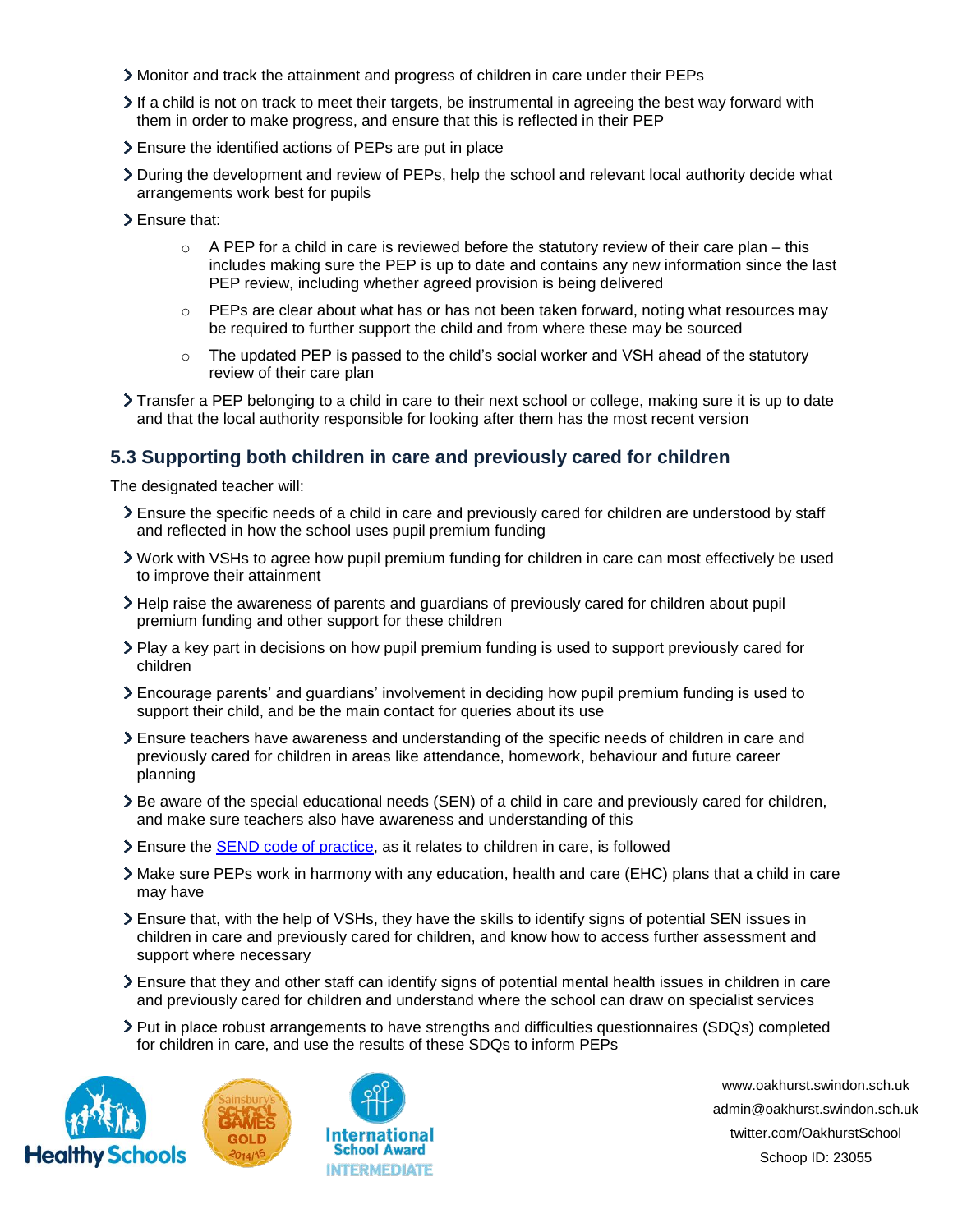Put in place mechanisms for understanding the emotional and behavioural needs of previously cared for children

#### **5.4 Relationships beyond the school**

The designated teacher will:

- Proactively engage with social workers and other professionals to enable the school to respond effectively to the needs of children in care and previously cared for children
- Discuss with social workers how the school should engage with birth parents, and ensure the school is clear about who has parental responsibility and what information can be shared with whom
- Be open and accessible to parents and guardians of previously cared for children and encourage them to be actively involved in their children's education
- Proactively build relationships with local authority professionals, such as VSHs and SEN departments
- Consider how the school works with others outside of the school to maximise the stability of education for children in care, such as:
	- $\circ$  Finding ways of making sure the latest information about educational progress is available to contribute to the statutory review of care plans
	- $\circ$  Ensuring mechanisms are in place to inform VSHs when children in care are absent without authorisation and work with the responsible authority to take appropriate safeguarding action
	- $\circ$  Talking to the child's social worker and/or other relevant parties in the local authority regarding any decisions about changes in care placements which will disrupt the child's education, providing advice about the likely impact and what the local authority should do to minimise disruption
	- $\circ$  Making sure that, if a child in care moves school, their new designated teacher receives any information needed to help the transition process
- Seek advice from VSHs about meeting the needs of individual previously cared for children, but only with the agreement of their parents or guardians
- Make sure that for each child in care:
	- $\circ$  There's an agreed process for how the school works in partnership with the child's carer and other professionals, such as their social worker, in order to review and develop educational progress
	- $\circ$  School policies are communicated to their carer and social worker and, where appropriate, birth parents
	- $\circ$  Teachers know the most appropriate person to contact where necessary, such as who has the authority to sign permission slips
- Where a child in care is at risk of exclusion:
	- $\circ$  Contact the VSH as soon as possible so they can help the school decide how to support the child to improve their behaviour and avoid exclusion becoming necessary
	- o Working with the VSH and child's carers, consider what additional assessment and support needs to be put in place to address the causes of the child's behaviour
- Where a previously cared for child is at risk of exclusion, talk to the child's parents or guardians before seeking advice from the VSH on avoiding exclusion